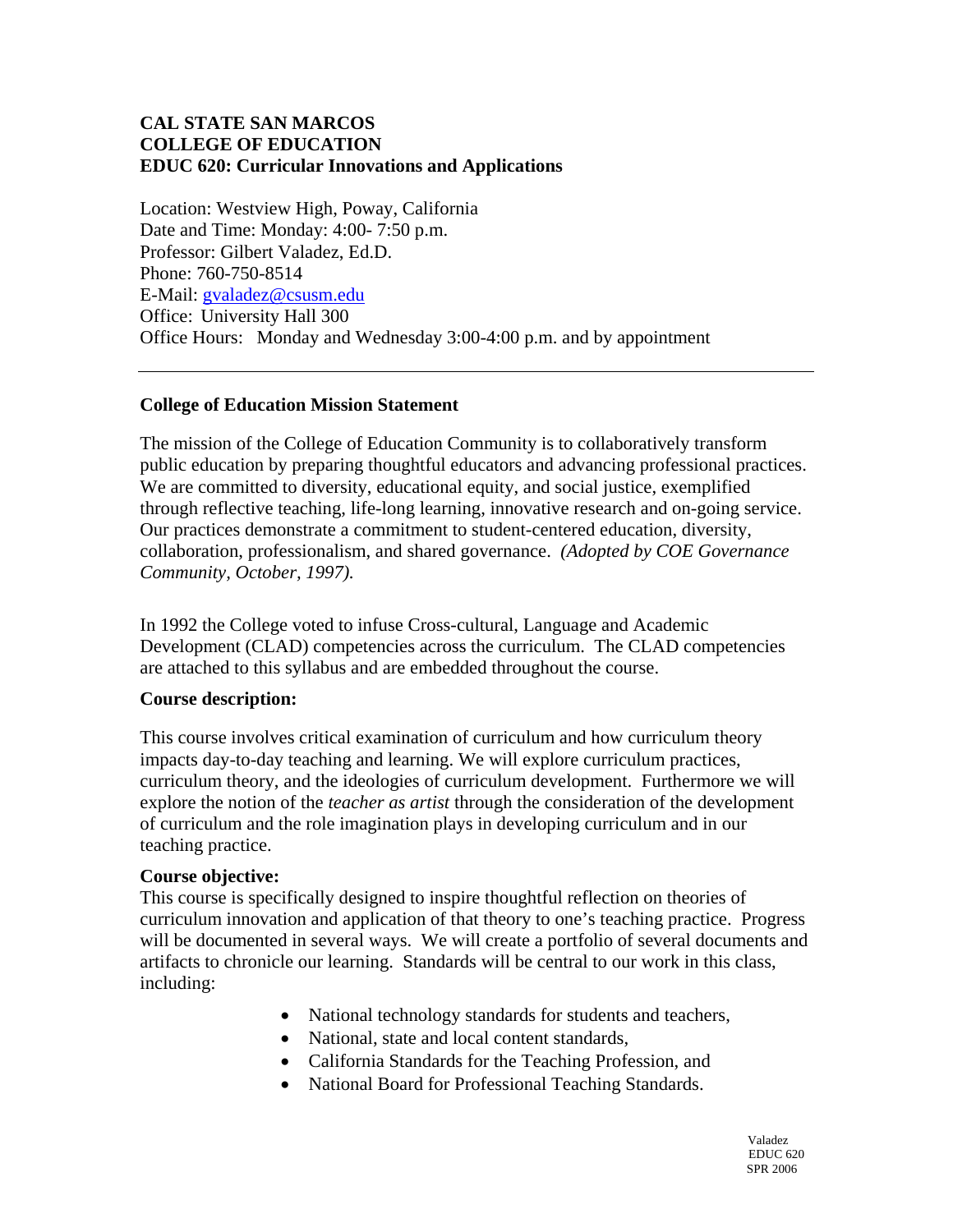## **Required text:**

Eisner, Elliot W. (2202) *The educational imagination: On the design and evaluation of school programs* Upper Saddle River, New Jersey: Merrill Prentice Hall.

### **Other readings:**

Valadez, Gilbert (2001) "The gardeners' story: Cross-cultural communication and teaching" in The Kappa, Bloomington, Indiana.

### **Assignments:**

All written work in this class will be compiled into a portfolio. Each component of the portfolio is given a point value that will be tabulated to determine a final grade. The elements of the portfolio and their corresponding point values are as follows:

| Portfolio entry: Chapter one and two concepts and definitions   | 5 pts.    |
|-----------------------------------------------------------------|-----------|
| Ideologies report: Chapter three                                | $10$ pts. |
| Three witches reflection                                        | 5 pts.    |
| Lesson reflection- Chapter five                                 | 5 pts.    |
| Art of teaching reflections - Chapter seven and Valadez article | $10$ pts. |
| Group presentations outline                                     | 5 pts.    |
| Personal curriculum paper                                       | 30 pts.   |
| Total                                                           | $70$ pts. |

In addition to the points earned in completing the portfolio your grade will be determined by your group presentation and by your class participation. The break down of these points is as follows:

| Group presentation |                       | $10$ pts. |
|--------------------|-----------------------|-----------|
| Participation      |                       | $20$ pts. |
|                    | Total                 | 30 pts.   |
|                    | Course Total 100 pts. |           |

**Note:** Be aware that your portfolio is a creative document. You are invited to include any kind of artifact to express your views. Photos, drawings, and the like can be well incorporated in your reflections and comments.

### **Class norms:**

All work in the portfolio is to be typed, double space in Times Font number twelve. (This syllabus in typed in this font and size) Your colleagues contribute some of the entries in your portfolio. It is critical, therefore, that you complete your work in a timely fashion so as not to inhibit the process for others in the class. Class participation is a vital aspect of this class. It is an expectation that discussion will be conducted in a respectful, professional manner.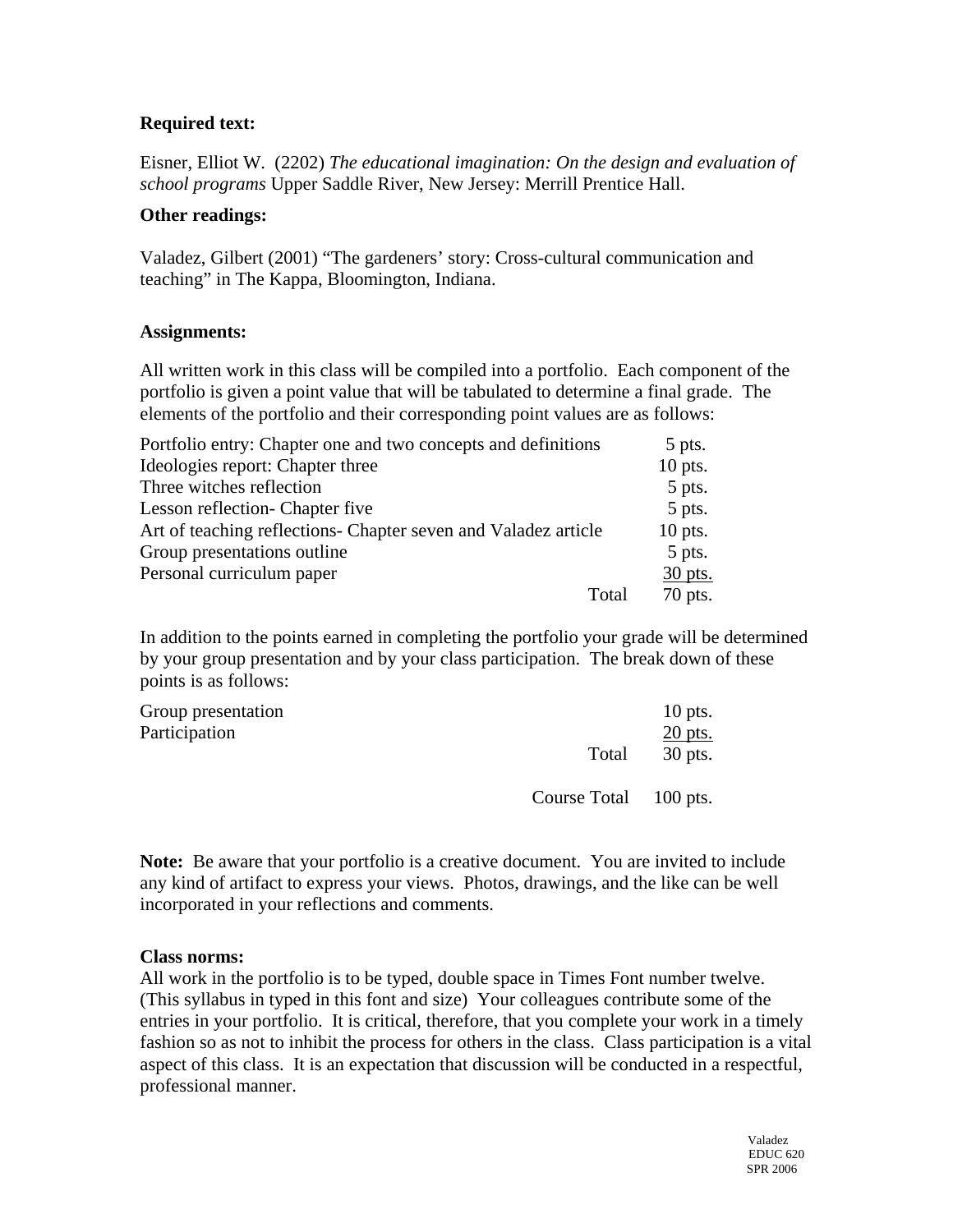### **Tentative class schedule, readings, and assignments:**

#### **Session one: Introduction and** *Synectics* **process.**

Questions for consideration: What is educational imagination? How can creativity be expanded in the teaching and learning process?

Group process: *Synectics* process in class.

# **Session two: Concepts and Definitions surrounding schooling.**

| Date: | <b>January 30, 2006</b> |  |
|-------|-------------------------|--|
|-------|-------------------------|--|

Reading: Chapters one and two of Eisner text.

Questions for consideration and discussion: What is your personal understanding of the nature of schooling? What is curriculum theory and how should it be implemented in our classrooms?

Group process: Whole class discussion

Portfolio assignment: Write out your personal definition of Eisner's key concepts after our class discussion. The following are the terms you will define- normative theory, descriptive theory, and curriculum diffusion. Also, write a brief reflection as to how you see curriculum diffusion in your daily practice. There is a two-page minimum for this portfolio entry.

Preparation for next session: Jigsaw reading and report. You will be part of a group that will be given one of six educational ideologies from chapter three to report on for the next class session. The members of the group are to read chapter but will report on an assigned curricular ideology described in the text. As a group decide what key points you wish to present to your colleague in a twenty minute report at the next class session. The report is to be typed. Make sure to make a copy of the report for all class members since the report will be added to everyone's personal portfolio. You will conduct discussion using your typed report as the basis for conversation. You need not create a PowerPoint presentation for this presentation. Simplicity is a virtue in this instance.

#### **Session three: Curriculum ideologies**

Date: February 6, 2006

Reading: Chapter three of Eisner text

Questions for consideration: How does ideology shape the development and implementation of curriculum? What are our ideological assumptions and beliefs about curriculum?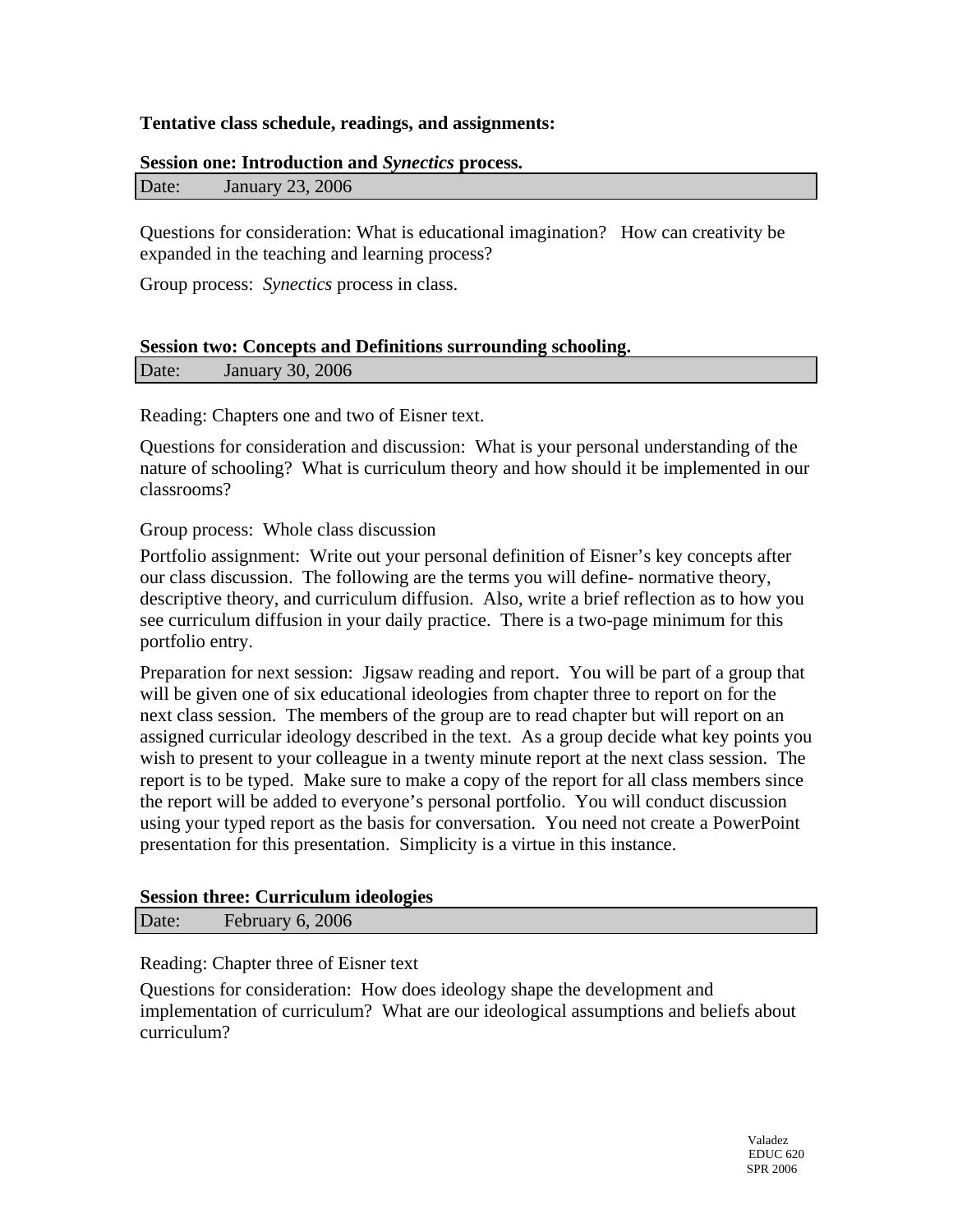Group process: Discussion and group presentations

Portfolio assignment: Compile the ideology reports from your colleagues and include them in your portfolio with your own group report. Please make sure to put your group report first.

### **Session four: The three curricula-Witches round the brew**

Date: February 13, 2006

Reading: Chapter 4 of Eisner text

Questions for consideration: What are the three curricula? How do the three witches reveal themselves in my daily work?

Group process: Break out discussion. In small groups discuss the notion of the three curricula. Come up with three examples of each of the curricula from your school. You will create a poster to present your examples to the class.

Portfolio assignment: Write out a two-page reflection describing your feelings about the chapter content and the class discussion. Be sure to not examples of the three curricula in you reflection. Also, note how the information either changed or reinforced your ideas about your teaching practice.

### **Session five: Educational aims and outcomes**

Date: February 20, 2006

### Reading: Chapter five of Eisner text

Questions for consideration: How can we best articulate outcomes to encompass both student learning and teacher behavior? How do we use objectives and do we also meet the goals we create in the ways we believe we do?

Group process: Whole class discussion- what are behavioral objectives, problem-solving objectives, and expressive outcomes?

Portfolio assignment: You will need to find two lesson plans you currently use in your classroom. Analyze the outcomes and determine what type of outcomes you employ using Eisner's distinctions as a basis of defining your outcomes. In other words, do you tend to use behavioral objectives, problem-solving objectives, or expressive outcomes in your own planning? In your commentary discuss how the information from the reading has changed your view of how one uses objectives and outcomes. Include copies of your lessons in your portfolio. The reflection here should be at least two pages long.

**Due**: Chapter one and two reflection and the *three witches* reflection.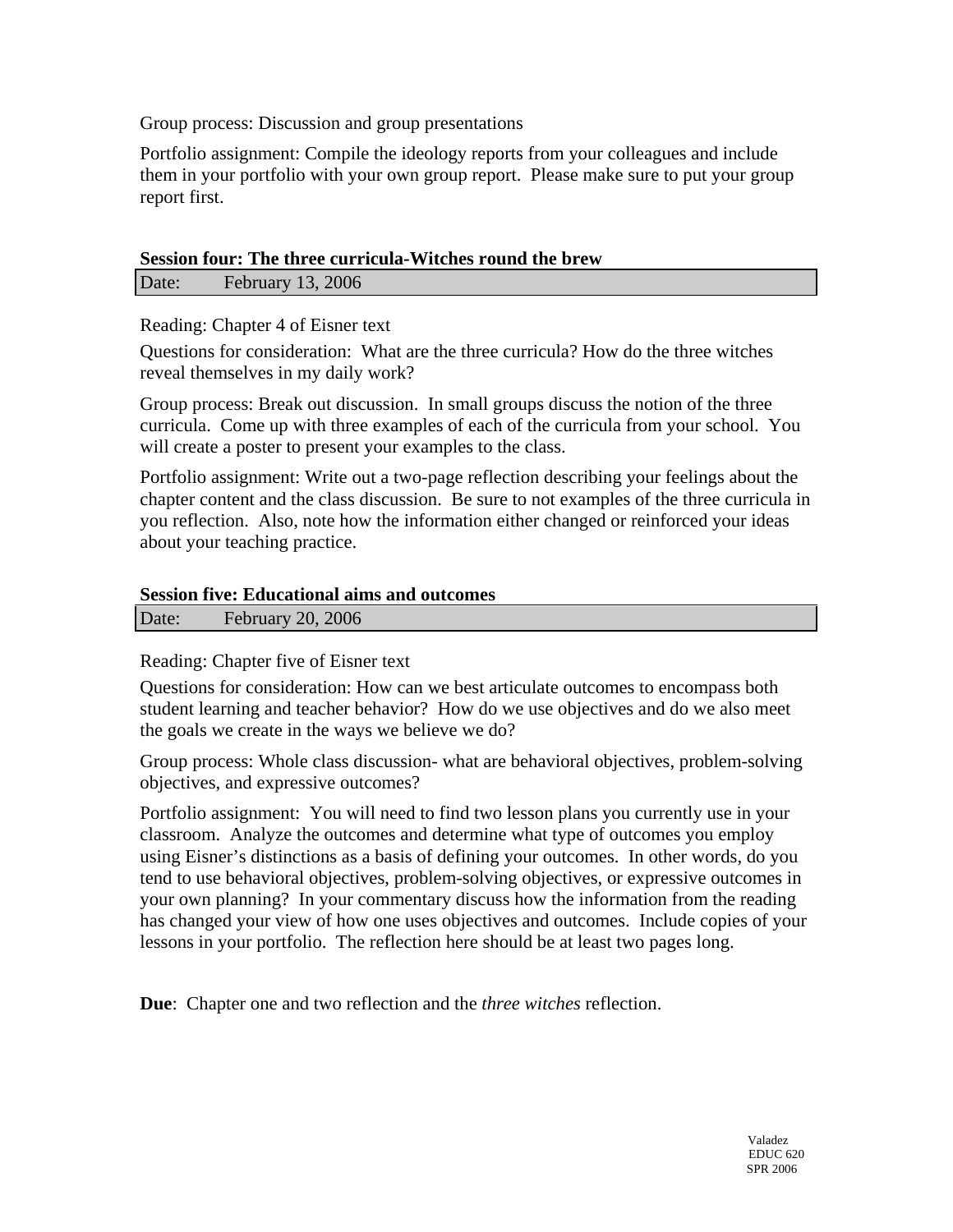## **Session six: Curriculum planning, context, and who plans what, where, and when**  Date: February 27, 2006

Reading: Chapter six of Eisner text

Questions for consideration: What is the role of context of curriculum planning? How can be best be "intelligent" about curriculum planning and implementation?

Group process: Whole class discussion

#### **Session Seven: The art of teaching**

Date: March 6, 2006

Reading: Chapter seven of Eisner text and the article by Valadez

Questions for consideration: What are the *four senses* in the art of teaching? Is teaching more of an art than a science?

Group process: In four groups the class will highlight the Eisner's four senses of the art of teaching. Each group will develop a skit to illustrate the sense they are highlighting. This will be a guessing game, the audience will have to watch the skit and then determine which of the senses is portrayed. After the skits there will be a class discussion about the art of teaching.

Portfolio assignment: This addition to your portfolio will take two weeks to complete. First, read the Valadez article. After you read the article write a reflection about the essay by answering the following questions: How does the author demonstrate *artistry* in teaching, if at all? Which, if any, of the artistic senses described by Eisner does the author enact in his teaching practice? What do you think the author is describing when he advocates the ability of "doing and not doing" in teaching?

Second, write a two-page refection detailing a time when you were an artist in your teaching. Be specific in your accounting of the instance and be sure to incorporate Eisner's terms in your discussion. You are encouraged to be creative.

#### **Session eight: Assessment**

| Date: | March 13, 2006 |  |
|-------|----------------|--|
|       |                |  |

Reading: Chapters eight and nine of Eisner text

Questions for consideration: What role does assessment have in teaching? How can we help to reform assessment to be more in line with artistic teaching?

Group process: Lecture and whole class discussion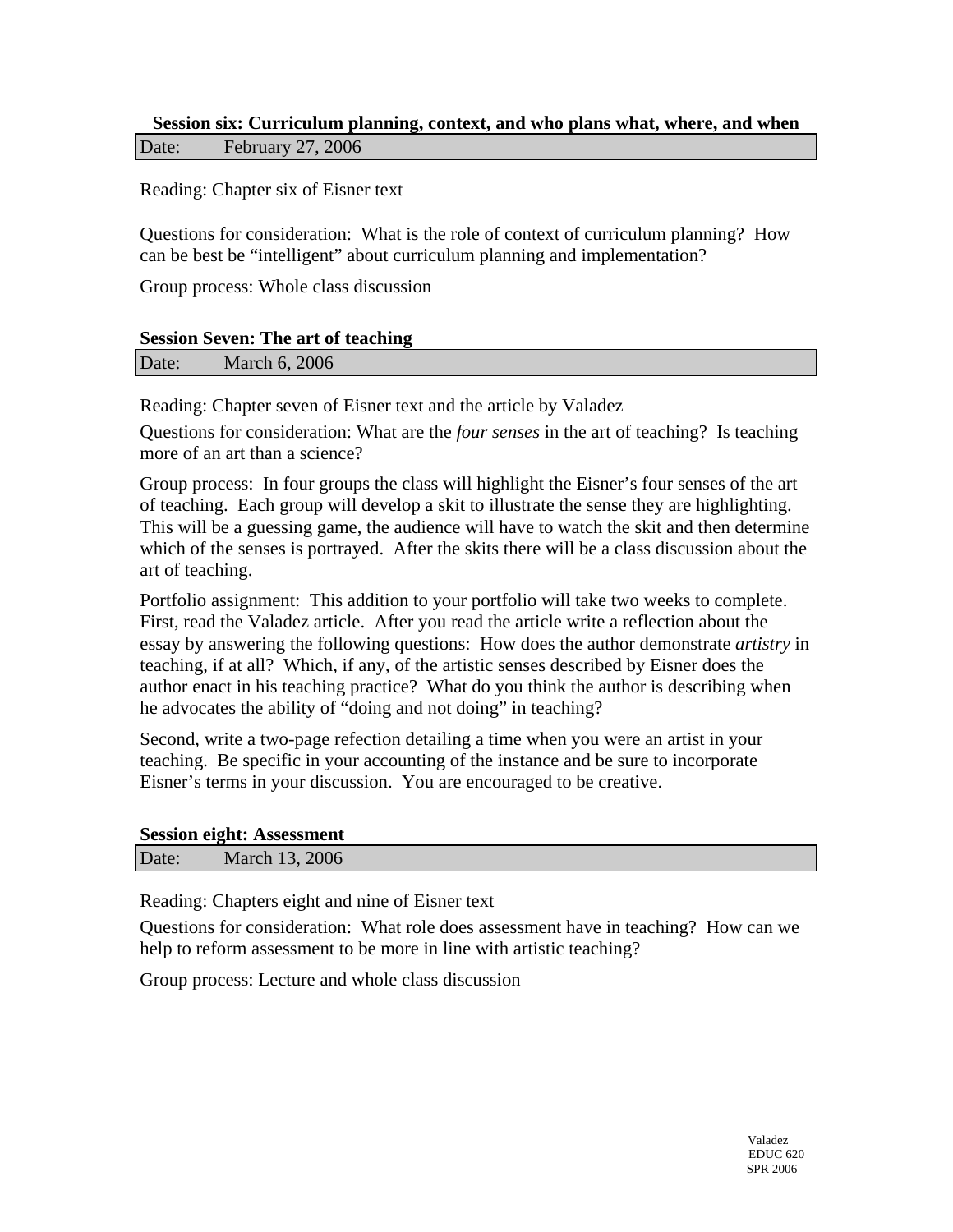### **Sessions nine and ten : Connoisseurship and educational criticism**  Date: March 20, 2006 and April 3, 2006

## Reading: Chapter ten of Eisner text

Questions for consideration: What are the elements of educational connoisseurship? What significance can be ascribed to educational criticism? How can one become a more effective critic of education practices and curriculum development?

Group process: Lecture and group discussion. We will develop our understanding at length in preparation for upcoming group presentations.

Preparation for following session: On March  $20<sup>th</sup>$  we will assign presentation topics for the next three sessions. Each session will highlight articles from chapters ten through twelve of the Eisner text. These presentations are to last an hour maximum. The presentation should include time for in class discussion and debriefing. Please create an outline detailing the presentation. Include this outline in your portfolio.

### **Session eleven: Group presentations**

Date: April 10, 2006

Reading: Chapters eleven and twelve of Eisner text

Group presentation articles from chapter eleven: "Playing the school system: The lowachiever's game and "Things of use and things of beauty: The story of the Swain County high school arts program.

### **Session twelve: Personal curriculum statement**

| Date: | April 17, 2006 |  |
|-------|----------------|--|
|       |                |  |

Group process: This session is an independent time in which you can work on your personal curriculum statement. The project requires you write a 5-10 page paper about curriculum that is informed by the information covered in class and by research you have conducted on the subject. You have a great deal of independence in the way you develop this paper. You may wish to write a formal research paper, write a critique of current curriculum practices in your school or district, or develop a new curriculum for your own use. The only requirement for this paper is that you have at least four references. You may not use the Eisner text, but you can use other works by the author.

Since this course focuses upon educational imagination, you might wish to develop a creative document. Examples of a creative document might include transcripts of taped interviews, reviews of workshop videos, a play or collection of poems. You may wish to use photography or artwork to illustrate your work, etc. Should you decide to work on a creative statement, please contact the instructor to discuss your ideas.